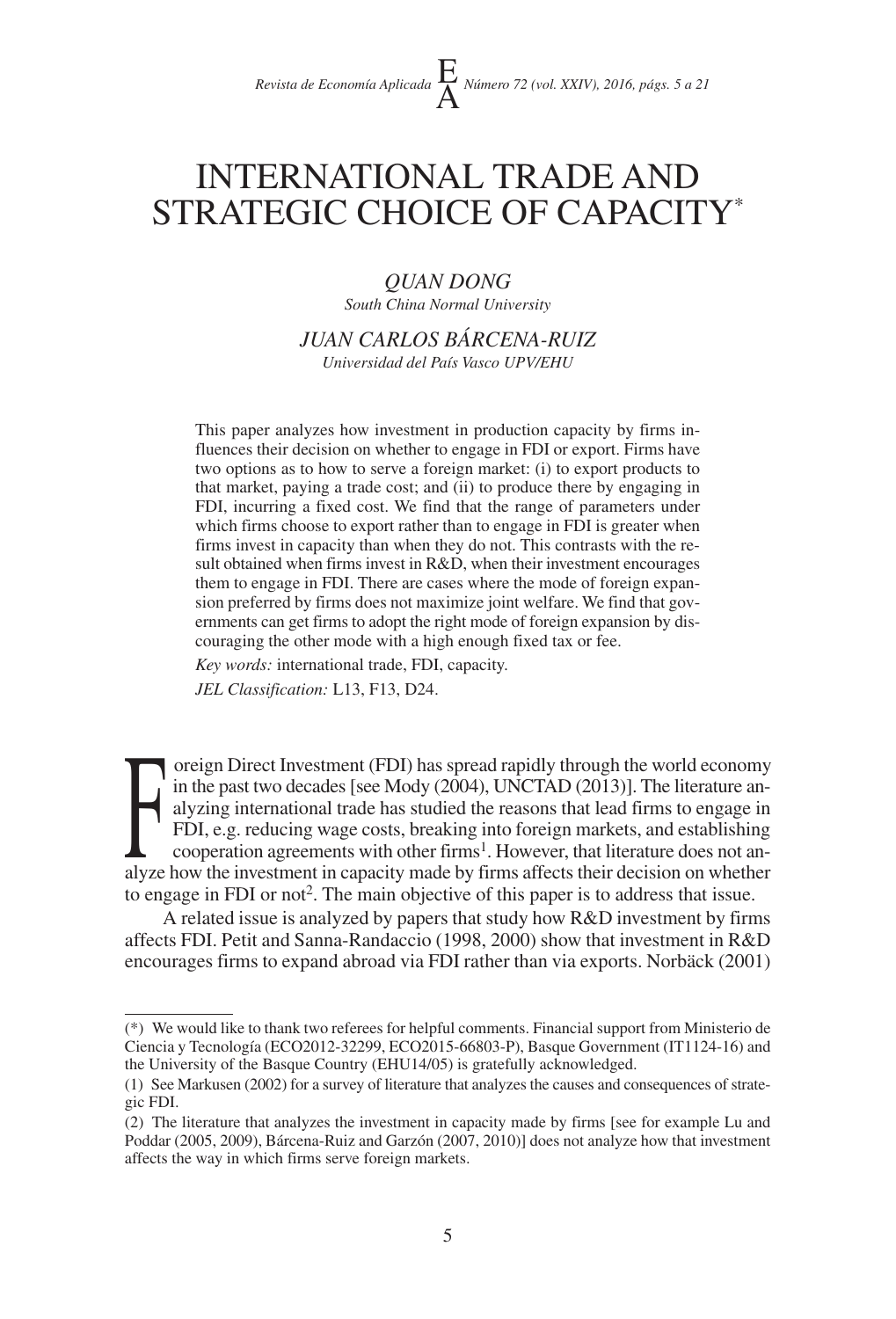analyzes a similar issue considering that technology can be implemented at home without costs or abroad with a transfer cost. These studies have been extended by considering that there are spillovers in R&D [Sanna-Randaccio (2002)] and that investment by firms lowers production costs and raises demand for the firms' products [Lehay and Pavelin (2008)]. Bárcena-Ruiz and Garzón (2014) consider that firms may reduce their production costs by investing in R&D and by moving their plants abroad, and show that these two mechanisms are complementary. They show that investment in R&D encourages firms to engage in FDI.

In this paper we analyze whether firms engage in FDI or export considering a factor that has not hitherto been examined by the relevant literature: firms invest in capacity and may have excess capacity. There is evidence that excess capacity affects the decision making of multinational firms [see Janeba (2002)]. For example, in the European light-vehicle market many automobile companies produce in both Western Europe and some of the transitional economies in Eastern Europe. Current and predicted total capacity levels exceed production by about 4 million units, or about 25-30%.

We consider two identical countries, with segmented markets. There is one firm in each country. To serve the other country firms have two options: (i) to export products to that country, paying a trade cost; and (ii) to produce there by engaging in FDI, incurring a fixed cost. Firms have identical technologies and invest in production capacity. For the sake of simplification, we assume that the cost of the investment in capacity is zero. This enables us to focus the analysis on the cost of excess capacity or undercapacity. Both excess capacity and undercapacity, which also entails a cost, are inefficient. The advantage of investing in capacity is that the output of each firm increases with its own capacity and decreases with that of its rival. The positive effect of each firm's capacity on its output is greater than the negative effect of the rival's capacity. Thus, in equilibrium firms have excess capacity.

The results presented in the paper depend on four factors: First, the cost of excess capacity, which discourages FDI3; second, the trade cost paid when firms export, which encourages FDI; third, the fixed cost of engaging in FDI, which encourages exporting; and finally, the greater revenue obtained by firms when they export than when they engage in FDI if the trade cost is low enough. Depending on which of these effects dominates there are three different equilibria. If the fixed cost of engaging in FDI is high enough, in equilibrium both firms export. If that cost takes an intermediate value and the trade cost is high one firm exports and the other engages in FDI. Therefore, an asymmetric equilibrium is obtained in a symmetric model. Finally, if the fixed cost is low enough both firms engage in FDI.

To compare with the case in which firms invest in capacity, we consider a benchmark case in which they do not do so. In this case the first factor does not exist. We find that, in equilibrium, both firms export if the fixed cost of engaging in FDI is high

<sup>(3)</sup> Note that production is concentrated in one plant when firms export but takes place in two plants when they engage in FDI. With the quadratic cost of excess capacity, exporting costs firms more for a given level of excess capacity. In equilibrium, this results in less excess capacity, and a lower cost of excess capacity, when firms export than when they engage in FDI. Therefore, the choice of production capacity and the cost of excess capacity or undercapacity are affected by different modes of foreign expansion.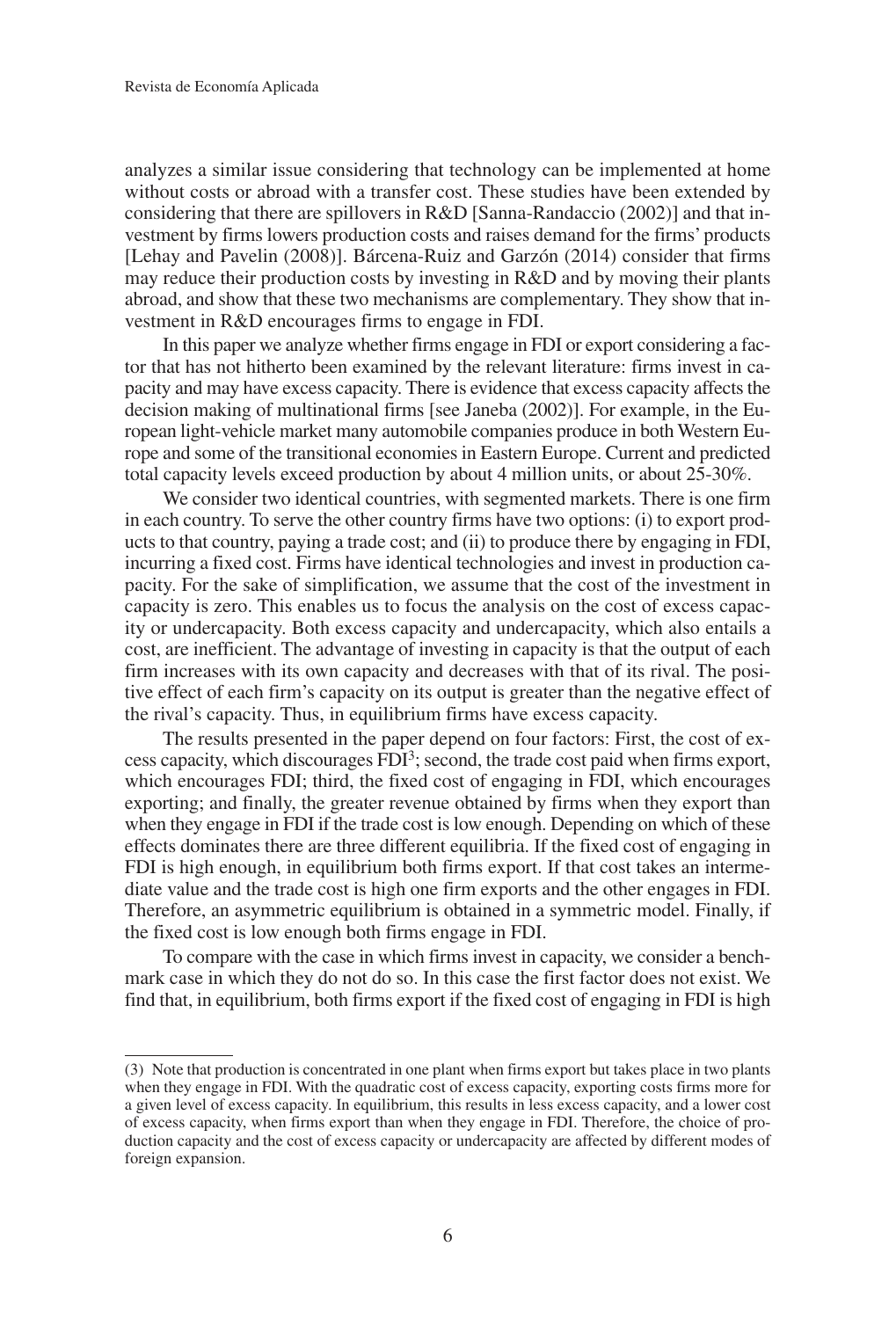enough; otherwise both firms engage in FDI. By comparison we obtain that the range of parameters under which firms choose to export rather than to engage in FDI is greater when they invest in capacity than when they do not. This result contrasts with that obtained when firms invest in R&D since in that case the investment made by firms encourages them to engage in FDI4.

We have conducted a welfare analysis to examine whether firms' mode of foreign expansion maximizes the joint welfare of the countries. We obtain that, in general, the maximum joint welfare is obtained when the two countries export (engage in FDI) if the cost of engaging in FDI is high (low) enough, and when one country exports and the other engages in FDI for the remaining value of parameters. There are cases where the mode of foreign expansion preferred by firms does not maximize joint welfare. We find that governments can get firms to adopt the right mode of foreign expansion by setting regulatory restrictions discouraging one mode of foreign expansion, e.g. penalizing FDI or exports with a high enough fixed tax or fee. Those penalties can be set in one country or in both, in which case they have to be set in a coordinated fashion by countries. It is also necessary to make side payments to get both countries to increase their welfares.

The rest of the paper is organized as follows. Section 1 presents the model. Section 2 analyzes the case in which firms invest in capacity. Section 3 considers a benchmark case in which firms do not invest in capacity. Section 4 compares the two cases, Section 5 undertakes a welfare analysis and Section 6 concludes.

## 1. THE MODEL

Consider two identical countries denoted by *A* and *B*. There is one domestic firm in each country: firm 1 in country *A* and firm 2 in country *B*. Firms produce a homogenous product. To serve the other country, firms have two options: to export products to that country or to produce there by engaging in FDI. If firm *i* engages in FDI it keeps its plant in its home country and sets up a new plant in the foreign country, thus incurring a fixed cost *K*, where  $K < \overline{K}^5$ . If firm *i* (*i* =1,2) exports, it has only one plant, which is in its home market. Firms incur a trade cost to export the product: the cost of shipping each unit of output between the two countries is denoted by *t*, where  $t < 0.3^6$ .

The markets are segmented and the inverse demand functions in the two markets are given by:

$$
p_A = 1 - q_{1A} - q_{2A}, p_B = 1 - q_{1B} - q_{2B},
$$
\n[1]

<sup>(4)</sup> When firms invest in R&D, they invest more if they engage in FDI, and thus reduce production costs further, than if they export. Thus, investment in R&D encourages FDI. However, exporting by firms is encouraged when they invest in capacity. Firms have two plants under FDI and have only one plant when they export. With the quadratic cost of excess capacity, exporting costs firms more than FDI for a given excess of capacity. This leads exporting firms to have less excess capacity (and thus a lower cost of excess capacity), which results in more exporting in equilibrium.

<sup>(5)</sup> *K –* <sup>&</sup>lt;*min*{5916068 + 7161556*<sup>t</sup>* + 3907074*<sup>t</sup>* 2)/29575937, 338/1849}; this ensures that firms do not make a loss in any case if they engage in FDI.

<sup>(6)</sup> With no loss of generality we assume that  $t < 0.3$  to simplify the presentation of results.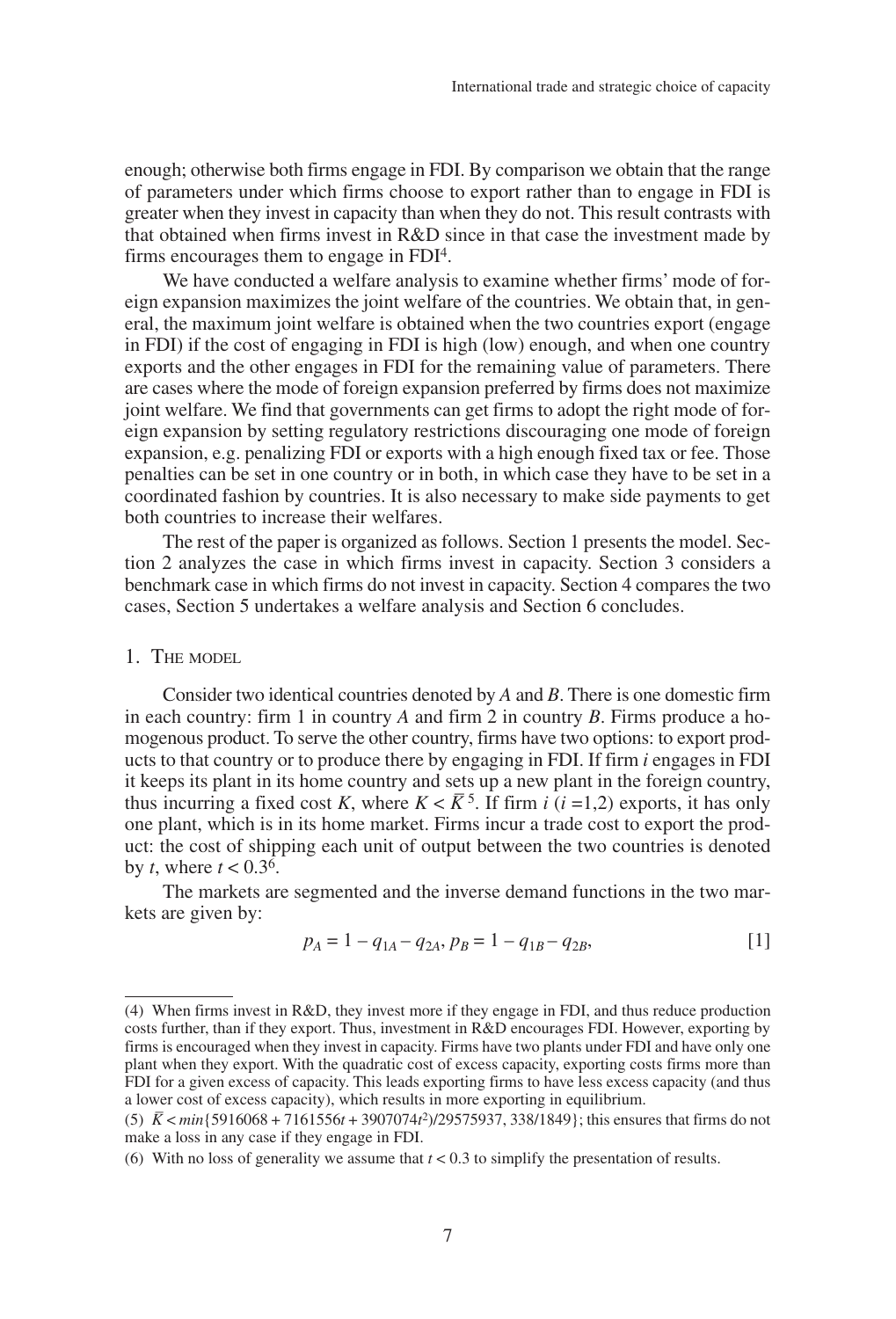where  $p_A(p_B)$  is price of the product in market *A* (*B*) and  $q_{iA}(q_{iB})$  denotes the output that firm *i* sells in market *A* (*B*),  $i = 1, 2$ .

Firms have the same technology, represented by the cost function  $C(x_i, q_i)$ , where  $q_i$  and  $x_i$  are the output and the capacity level (i.e. the plant size) of firm  $i$ , respectively. Following Nishimori and Ogawa (2004), Lu and Poddar (2005) and Bárcena-Ruiz and Garzón (2007, 2010)<sup>7</sup>, we specify the cost function as follows. If firm *i* exports, its cost function is given by:

$$
C(x_i, q_{iA}, q_{iB}) = m(q_{iA} + q_{iB}) + \gamma(q_{iA} + q_{iB} - x_i)^2, i = 1, 2.
$$
 [2]

If firm *i* engages in FDI, its cost function is given by:

$$
C(x_i, q_{iA}, q_{iB}) = m(q_{iA} + q_{iB}) + \gamma (q_{iA} - x_{iA})^2 + \gamma (q_{iB} - x_{iB})^2, i = 1, 2.
$$
 [3]

These cost functions show that both excess capacity and undercapacity would be inefficient. When quantity equals capacity  $(q_i = x_i)$  the marginal production cost of firm *i* is *m*. With no loss of generality we assume that  $m = 0$ . Let  $\gamma$  denote the extent to which the quantity produced by firm  $i(q_i)$  is affected by its choice of capacity  $(x_i)$ .

When firm *i* exports the total profit of serving the two markets is given by:

$$
\pi_i = p_A q_{iA} + p_B q_{iB} - t q_{iL} - \gamma (q_{iA} + q_{iB} - x_i)^2, \ i = 1, 2,
$$
 [4]

where  $L = B$  if  $i = 1$ , and  $L = A$  if  $i = 2$ .

When firm *i* engages in FDI its total profit from serving the two markets is given by:

$$
\pi_i = p_A q_{iA} + p_B q_{iB} - \gamma (q_{iA} - x_{iA})^2 - \gamma (q_{iB} - x_{iB})^2 - K, \ i = 1, 2.
$$
 [5]

As usual, social welfare in each country comprises the domestic consumer surplus, *CS*, and the producer surplus of domestic firms, *PS*. Specifically, we assume that the welfare of country *j* is given by:

$$
W_j = CS_j + PS_j, \tag{6}
$$

where  $CS_j = (q_{1j} + q_{2j})^2/2$  and  $PS_j = \pi_j, j = A, B$ .

The objective of this paper is to analyze the strategic choice of capacity made by firms in an international duopoly under quantity competition when they choose whether to engage in FDI in a foreign country or to export there. To that end we propose a three stage game with the following timing: In the first stage firms simultaneously and independently decide whether to export products to the other country or to engage in FDI there. In the second stage, given the decision taken in stage one, firms simultaneously decide their capacities. Finally, in the third stage, after observing the capacity choices, firms choose quantities simultaneously and independently in the two markets. We solve the game by backward induction from the last stage to obtain a subgame perfect equilibrium. To simplify the exposition of results we assume with no loss of generality that  $\gamma = 1^8$ .

<sup>(7)</sup> Vives (1986) assumes that firms pay a penalty only when they produce over the capacity level.

<sup>(8)</sup> It can be shown that the main results of the paper hold if it is assumed that  $\gamma$  is different from 1.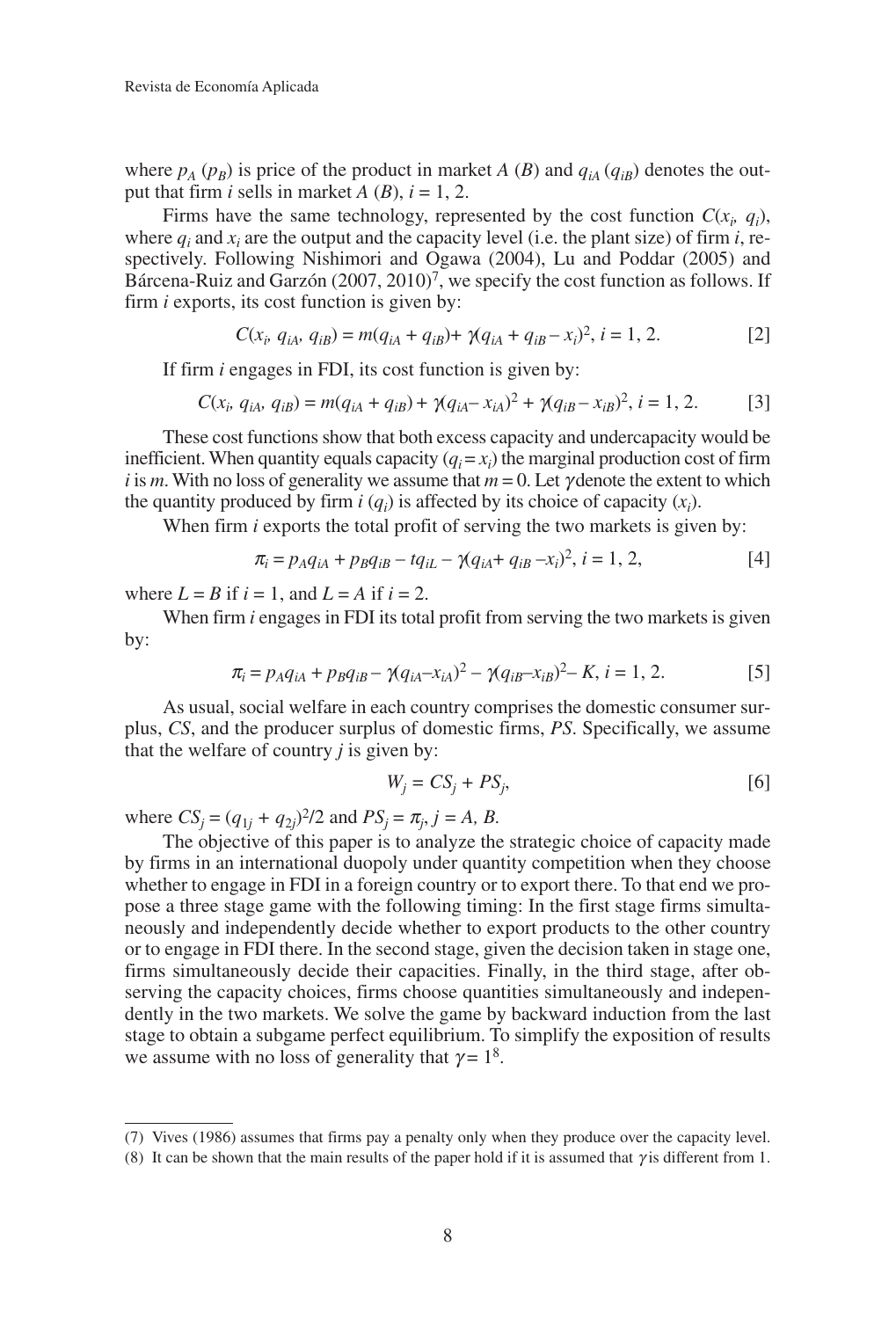Given that there are two firms that may export or engage in FDI, we consider three cases: both firms choose to serve the other country by exporting (denoted by *EE*); both firms choose to engage in FDI in the other country (denoted by *FF*); and one firm chooses to export and the other chooses to engage in FDI (firms are denoted respectively by *EF* and *FE*).

### 2. FIRMS INVEST IN CAPACITY

Next we solve the second and third stages of the game when both firms invest in capacity.

### *2.1. Both firms export*

In the third stage, given the production capacities chosen by the firms, each firm chooses the output sold in each country to maximize its profits given by [4]. Solving these problems results in the following:

$$
q_{1A} = (2(6x_1 - x_2) + 5(1+3t))/35, q_{2A} = (2(6x_2 - x_1) + 5(1-4t))/35,
$$
  
\n
$$
q_{1B} = (2(6x_1 - x_2) + 5(1-4t))/35, q_{2B} = (2(6x_2 - x_1) + 5(1+3t))/35.
$$
 [7]

From [7], it results that the output of each firm increases with its own capacity and decreases with the capacity of its rival. Moreover, the positive effect of each firm's capacity is greater than the negative effect of the rival's capacity. In the second stage, given [7], firms simultaneously choose the capacities that maximize their profits given by [4]. Solving these problems the following first order conditions are obtained:

$$
x_i = 36(10 - 5t - 4x_j)/361, i \neq j; i, j = 1, 2.
$$
 [8]

It is easy to see from [8] that capacities are strategic substitutes. Thus, if one firm chooses a greater capacity the other firm reacts by reducing its capacity. From [8] we obtain the following result. Let *d* (*f*) denote the domestic (foreign) market of each firm.

Lemma 1. When both firms export, in equilibrium the investment in capacity of each firm, the output sold by each firm in the domestic and foreign markets, the profit obtained by each firm, the consumer surplus and welfare in each country are,

$$
x^{EE} = \frac{36(2-t)}{101}, \ q_d^{EE} = \frac{35+33t}{101}, \ q_f^{EE} = \frac{35-68t}{101}, \ \pi^{EE} = \frac{2(1083-1083t+2821t^2)}{10201},
$$

$$
CS^{EE} = \frac{1225(2-t)^2}{20402}, \ \ W^{EE} = \frac{9232-9232t+12509t^2}{20402}.
$$

As there is a transport cost *t*, each firm sells more in the domestic market than in the foreign market  $(q_d^{EE} > q_f^{EE})$ . Both firms choose overcapacity  $(q_d^{EE} + q_f^{EE} < x^{EE})$ : outputs are strategic substitutes, so each firm seeks to gain market share at the expense of its rival. According to [7], output by each firm increases with its own capacity and decreases with that of its rival. Thus, given that capacities are strategic substitutes, both firms behave aggressively in the second stage. This implies that in equilibrium both firms choose overcapacity.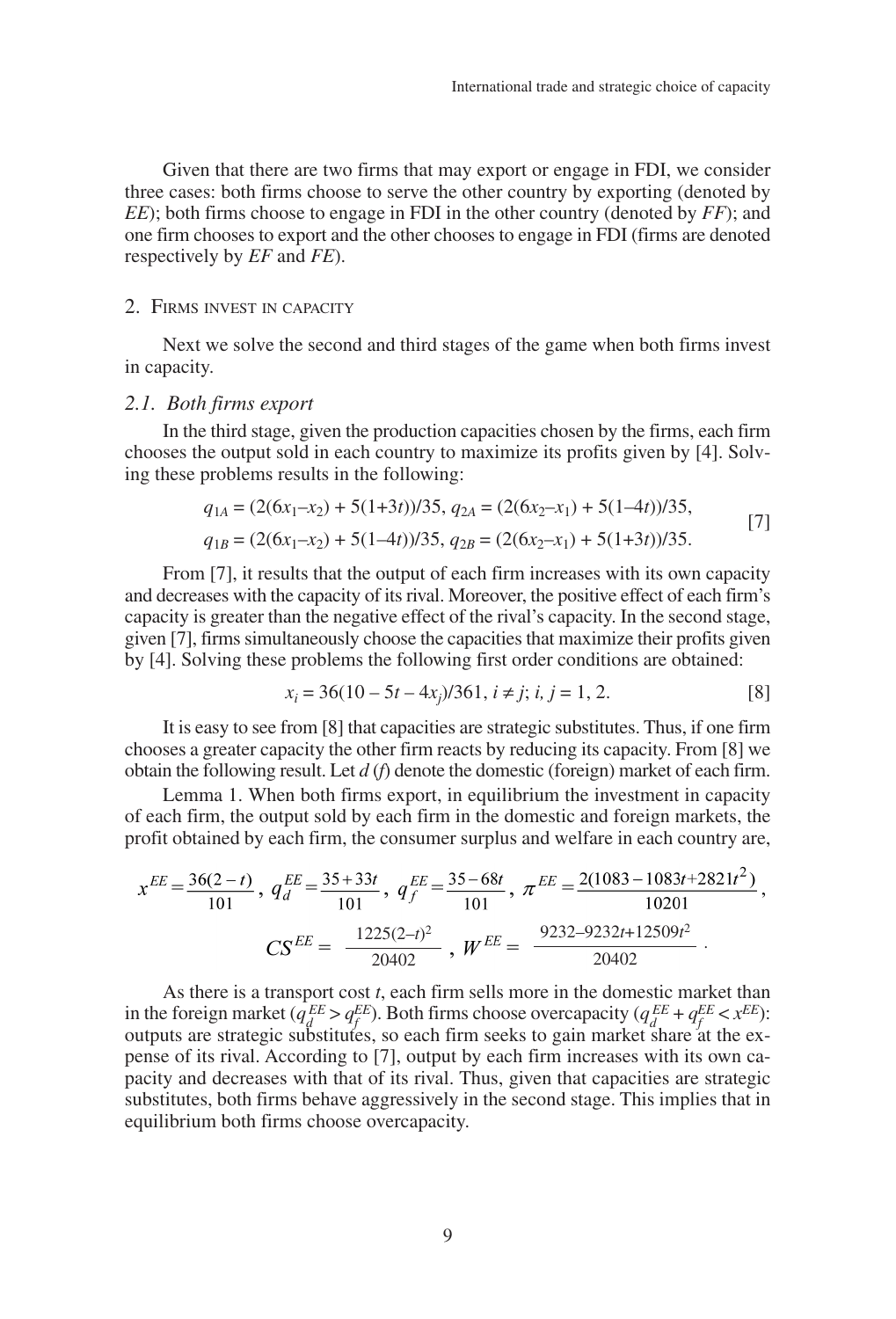It is easy to see from Lemma 1 that when the two firms export the excess capacity of each firm,  $q_{\text{d}}^{EE} + q_{\text{f}}^{EE} - x_{\text{e}}^{EE} = (-2 + t)/101$ , becomes less negative as transport cost *t* increases. In this case excess capacity decreases with transport cost *t* because both  $q_d^{EE} + q_f^{EE}$  and  $x^{EE}$  decrease with  $t^9$ , but the dominant effect is that on  $x^{EE}$ , which results in a reduction in investment capacity.

## *2.2. Both firms engage in FDI*

When both firms engage in FDI, they simultaneously choose the outputs for sale in the two markets in the third stage to maximize their profits given by [5]. Solving these problems the following is obtained:

$$
q_{1A} = (8x_{1A} - 2x_{2A} + 3)/15, q_{2B} = (8x_{2B} - 2x_{1B} + 3)/15
$$
  
\n
$$
q_{1B} = (8x_{1B} - 2x_{2B} + 3)/15, q_{2A} = (8x_{2A} - 2x_{1A} + 3)/15.
$$
\n[9]

As when both firms export, each firm's output increases with its own capacity and decreases with that of its rival. In the second stage, given [9], firms simultaneously choose their capacities to maximize their profits given by [5]. Solving these problems the following first order conditions are obtained:

$$
x_{iA} = 16(3 - 2 x_{jA})/97, x_{iB} = 16(3 - 2 x_{jB})/97, i \neq j; i, j = 1, 2.
$$
 [10]

As above, capacities are strategic substitutes. From [5], [9] and [10] the following result is obtained.

Lemma 2. When firms engage in FDI in the foreign market, in equilibrium the investment in capacity by each firm in the two plants, the output sold by each firm in the domestic and foreign market and the profit obtained by each firm, the consumer surplus and welfare in each country are,

$$
x_d^{FF} = x_f^{FF} = \frac{16}{43}, \ q_d^{FF} = q_f^{FF} = \frac{15}{43}, \ \pi^{FF} = \frac{388}{1849} - K, \ CS^{FF} = \frac{450}{1849}, \ W^{FF} = \frac{838}{1849} - K.
$$

It can be shown that firms choose overcapacity when they engage in FDI  $(q_d^{FF}$  $\langle x_d^{FF}, q_f^{FF} \rangle$  since capacities are strategic substitutes. As the marginal production cost is the same in both countries and firms do not pay transport costs, the two firms produce the same output and invest in the same capacity in the two markets.

It is easy to see from Lemma 2 that when the two firms engage in FDI the excess capacity of each firm,  $(q_d^{FF} - x_d^{FF}) + (q_f^{FF} - x_f^{FF}) = -2/43$ , does not vary with parameter *t* since firms do not pay transport costs.

## *2.3. One firm exports and the other engages in FDI*

We assume that firm i exports and firm j engages in FDI  $(i \neq j; i, j = 1, 2)$ . In the third stage firm i and firm j choose the output sold in the two markets to maximize their profits as given by [4] and [5] respectively. When these problems are solved the output of the firms as a function of their investments in capacity is obtained:

<sup>(9)</sup> Note that  $q_d^{EF}$  increases with *t*.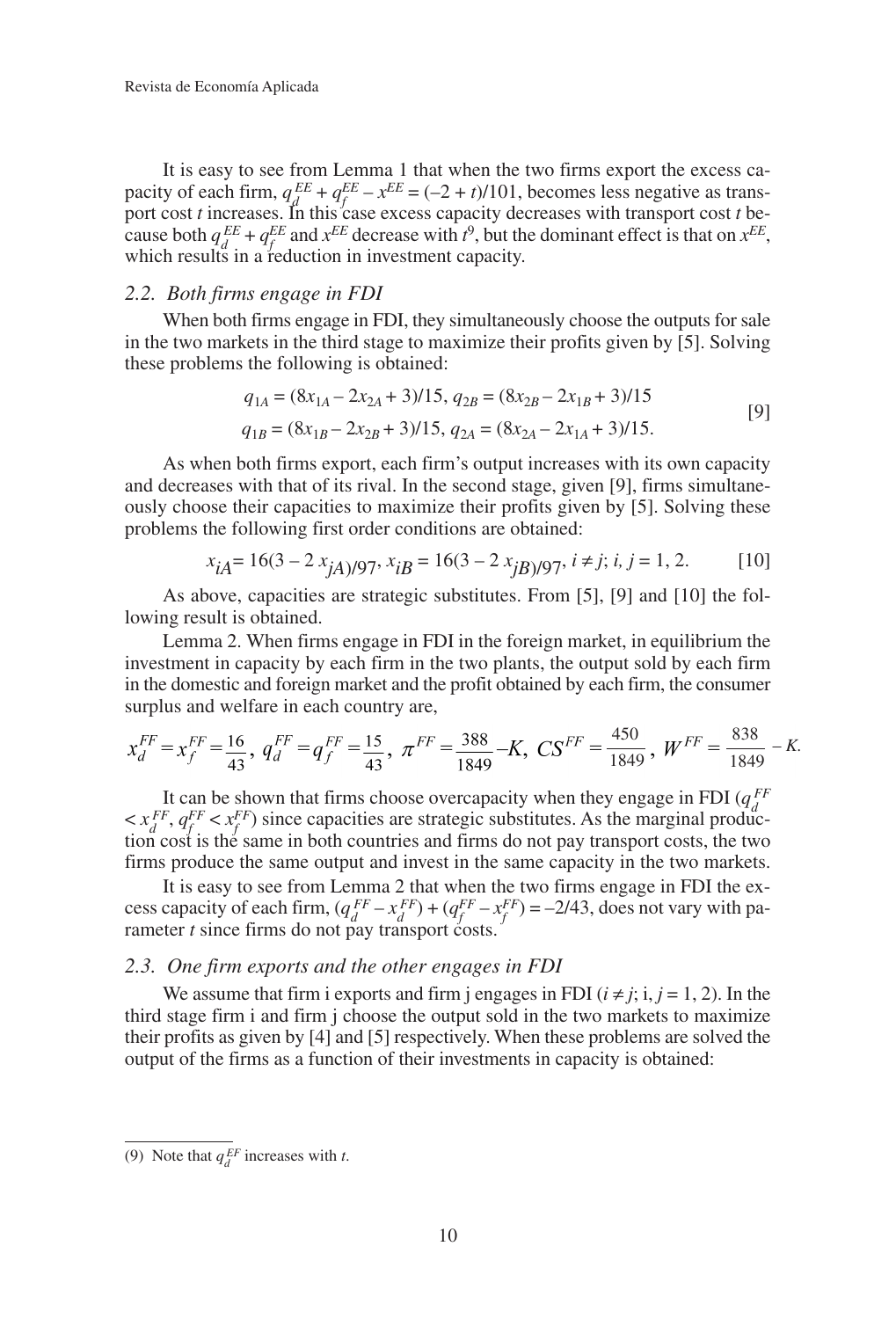$$
q_{iA} = (21 + 32t + 56x_i - 30x_{jA} + 16x_{jB})/161, q_{iB} =
$$
  
= (21 - 60t + 56xi - 30x\_{jB} + 16x\_jA)/161,  

$$
q_{iA} = (35 - 8t - 14x_i + 88x_{jA} - 4x_{jB})/161, q_{jB} =
$$
  
= (35 + 15t - 14x\_i - 4x\_{iA} + 88x\_{jB})/161.

Thus, given [11], in the second stage firm *i* and firm *j* simultaneously choose their capacities to maximize their profits as given by [4] and [5] respectively. Solving these problems the following is obtained.

Lemma 3. When one firm exports and the other engages in FDI, in equilibrium the investment in capacity by each firm, the output sold by each firm in the domestic and foreign markets, the profit obtained by each firm, the consumer surplus and welfare in each country are,

$$
x^{EF} = \frac{48(21 - 22t)}{1319}, x_d^{FE} = \frac{8(969 + 1246t)}{22423}, x_f^{FE} = \frac{8(969 - 73t)}{22423}, q_d^{EF} = \frac{8211 - 688t}{22423},
$$
  
\n
$$
q_f^{EF} = \frac{8211 - 16516t}{22423}, q_d^{FE} = \frac{7429 + 9113t}{22423}, q_f^{FE} = \frac{7429 - 120t}{22423},
$$
  
\n
$$
\pi^{EF} = \frac{6(18480105 - 38720220t + 41159152t^2)}{502790929}, \pi^{FE} = \frac{2(2958034 + 3580778t + 1953537t^2)}{29575937} - K,
$$
  
\n
$$
CS^{EF} = \frac{32(1955 - 101t)^2}{502790929}, CS^{FE} = \frac{(15640 - 7403t)^2}{1005581858}, W^{EF} = \frac{2(116592715 - 122479220t + 123640672t^2)}{502790929},
$$
  
\n
$$
W^{FE} = \frac{445755912 - 1005581858K + 11927064t + 187644925t^2}{1005581858}
$$

Since a firm incurs a trade cost *t* when it exports products, it produces more in the domestic market than in the foreign market  $(q_d^{EF} > x_f^{EF})$ . And the firm that engages in FDI produces more in the domestic market than in the foreign one  $(q_d^{FE} > x_f^{FE})$ . For the same strategic reason analyzed in the above two cases, both firms choose overcapacity in this case  $(q_d^{EF} + x_f^{EF} < x^{EF}, q_d^{FE} < x_f^{FE}, q_j^{FE} < x_j^{FE})$ .

It is easy to see from Lemma 3 that when firm *i* exports and firm *j* engages in FDI the excess capacity of firm *i*,  $q_d^{EF} + x_f^{EF} < x^{EF} = 2(-21 + 22t)/1319$ , becomes less negative as *t* increases. And the excess capacity of firm *j*,  $q_d^{FE} - x_d^{FE} + q_f^{FE} - x_f^{FE} =$  $-(38 + 23t)/1319$ , becomes more negative as *t* increases. Thus, excess capacity decreases with transport cost for the firm that exports and increases with it for the firm that engages in FDI. This is because only the firm that exports pays the transport cost and thus its excess capacity depends on parameter *t*. Moreover, the excess capacity of the firm that engages in FDI depends indirectly on parameter *t*. This firm does not pay transport costs but its investments in capacity interact strategically with those of the other.

## *2.4. Firms decide whether to export or to engage in FDI*

The first stage of the game remains to be solved. First, we compare the excess capacities of the firms and their incomes in the different cases.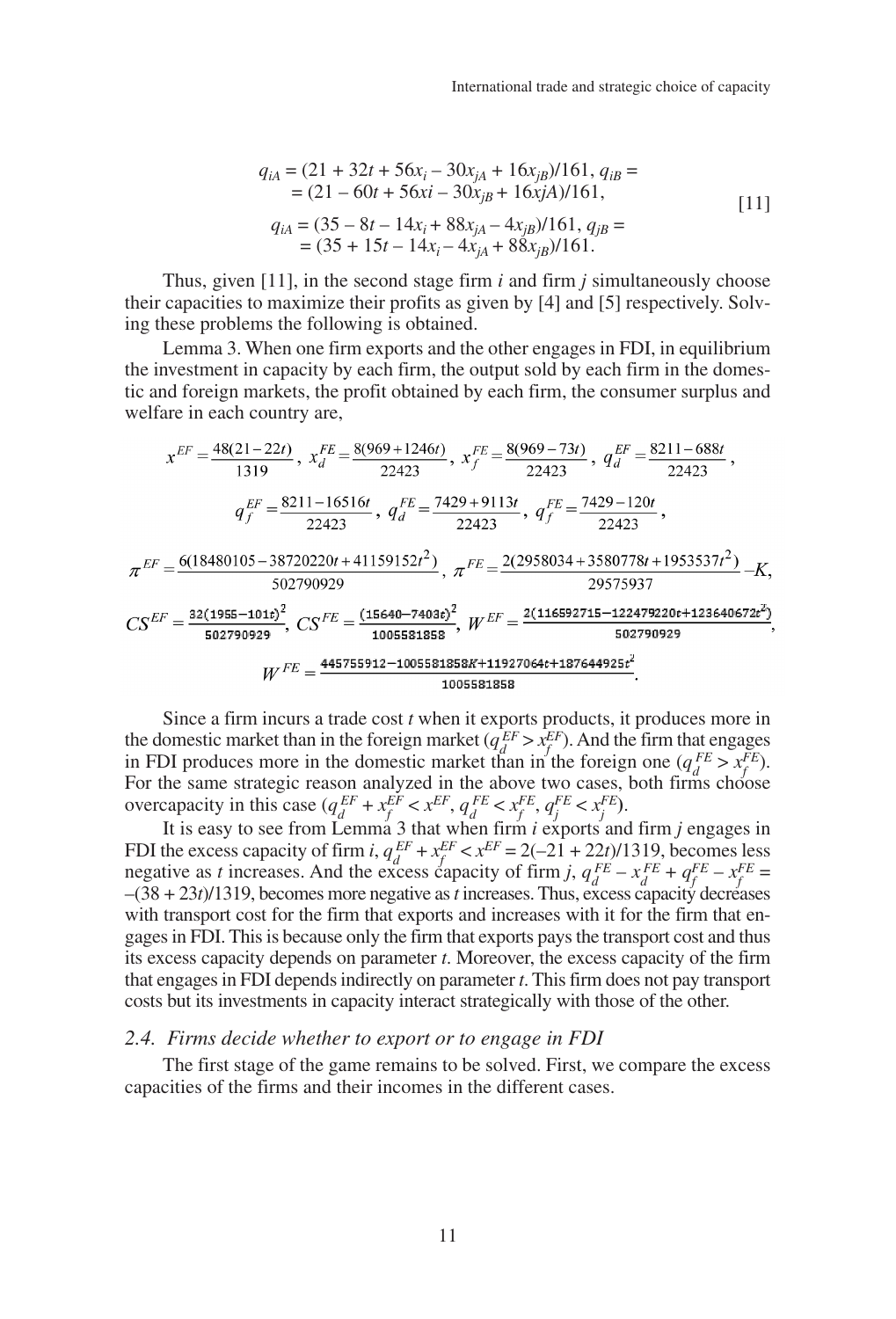Lemma 4. In equilibrium

(i) 
$$
0 > (q_d^{EE} + q_f^{EE} - x^{EE}) > (q_d^{FE} - x_d^{FE}) + (q_f^{FE} - x_f^{FE}),
$$
  
\n $0 > (q_d^{EF} + q_f^{EF} - x^{EF}) > 2(q^{FF} - x^{FF});$   
\n(ii)  $p_d^{EE} q_d^{EE} + p_f^{EE} q_f^{EE} > p_d^{FE} q_d^{FE} + p_f^{FE} q_f^{FE}$  if and only if  $t < 0.0927$ , and  
\n $p_d^{EF} q_d^{EF} + p_f^{EF} q_f^{EF} > p_d^{FF} q_d^{FF} + p_f^{FF} q_f^{FF}$  if and only if  $t < 0.0887$ .

Proof. See Appendix

Lemma 4 shows that a firm has less excess capacity when it exports than when it engages in FDI whenever its rival exports or engages in FDI. The explanation of this result is the following: When there is no trade cost (i.e. when  $t = 0$ ) the result depends on the cost of the excess capacity. In that case, if a firm engages in FDI its production is shared between two plants, while if a firm exports its output is produced at only one plant. Given that the cost of excess capacity is quadratic, the second option is more costly. Thus, if  $t = 0$  there is more excess capacity when the firm engages in FDI since its impact on the cost of capacity is lower.

As seen in Lemmas 1 to 3, excess capacity decreases with parameter *t* if a firm exports and increases or does not vary with this parameter if a firm engages in FDI. Thus, as parameter *t* increases excess capacity increases or does not change when a firm engages in FDI, depending on whether its rival exports or engages in FDI, and decreases when the firm exports. As a result, if a firm exports it has less excess capacity than when it engages in FDI, regardless of whether the rival exports or engages in FDI. This means that in equilibrium the cost of excess capacity is greater when the firm engages in FDI than when it exports.

Lemma 4 also shows that a firm obtains more revenue by exporting than by engaging in FDI if trade cost *t* is low enough, whenever its rival exports or engages in FDI; otherwise the firm obtains more revenue by engaging in FDI. The intuition behind this result is the following. First, the cost of excess capacity is greater when a firm engages in FDI than when it exports. This cost does not decrease with *t* in the former case but does do so in the latter. Second, a firm has to incur a trade cost only when exporting to the foreign market. Since the first effect is stronger than the second, with a low enough trade cost a firm sells more total output and thus obtains more revenue when it exports than when it engages in FDI.

Let  $K^*$  denote the value of *K* such that  $\pi^{EF} - \pi^{FF} > 0$  if  $K > K^*$ , and let  $K^{**}$  denote the value of *K* such that  $\pi^{FE} - \pi^{EE} > 0$  if  $K < K^{**}$ . The values of  $K^*$  and  $K^{**}$  are defined in the Appendix. Solving the first stage of the game, the following result is obtained.

Proposition 1. In equilibrium, if  $K \ge \max\{K^*, K^{**}\}$  both firms export; if  $K^* < K$  $\leq K^{**}$  one firm exports and the other engages in FDI<sup>10</sup>; finally, if  $K < K^*$  both firms engage in FDI.

<sup>(10)</sup> When  $K^{**} < K \le K^*$  there are two equilibria: in one of them both firms export and in the other one both firms engage in FDI. It can be shown that the second equilibrium Pareto dominates the first.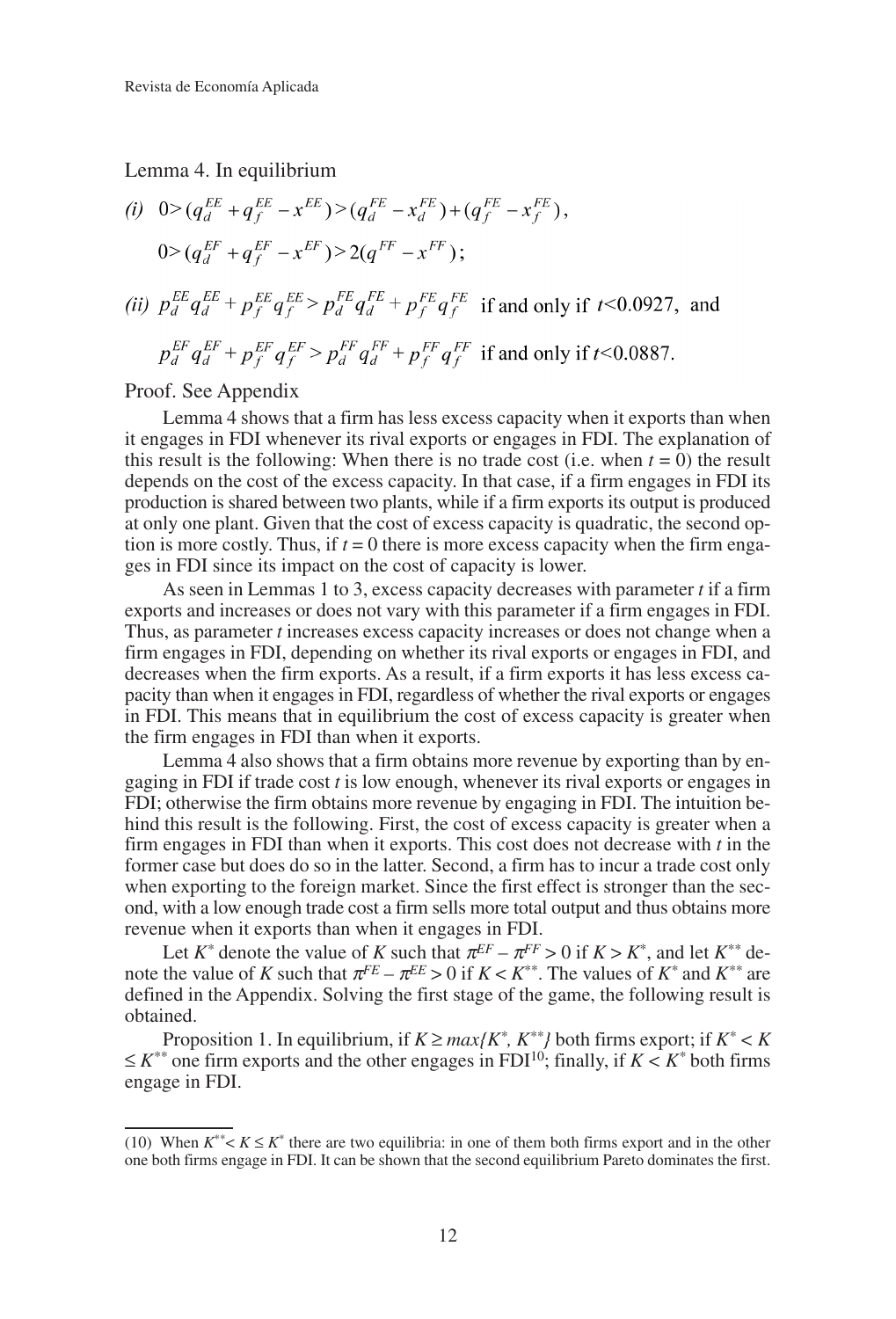## Proof. See Appendix

From [4] and [5] we have that there are four factors that affect the results. The first factor is due to the cost of excess capacity. As seen in Lemma 4, there is greater excess capacity, which results in greater cost, when firms engage in FDI than when they export, which encourages exporting. The second factor is the transport cost, which is paid only when firms export, which encourages FDI. The third factor is the fixed cost of setting up a new plant, *K*, which is paid only when firms engage in FDI, thus encouraging exporting. Finally, the fourth factor is the revenue of the firms. As Lemma 4 shows, that revenue is greater when firms export than when they engage in FDI if the transport cost is low enough.

Taking into account the above factors we find that when parameter  $K$  is great enough  $(K \geq max/K^*, K^{**})$  the first, third and fourth factors outweigh the second one and thus in equilibrium the two firms export. When parameter *K* is low enough  $(K < K^*)$  the first and third factor weaken (in fact, the third factor may encourage FDI) and the second factor becomes more important. Thus, in equilibrium the two firms engage in FDI. Finally, when  $K^* < K \leq K^{**}$  the factors encouraging the firms to export are strong enough only if one firm chooses to export (since in that case *t* is great enough and *K* takes an intermediate value); as a result, one firm exports and the other engages in FDI.

## 3. BENCHMARK CASE

As a benchmark case, we consider that firms do not invest in capacity. Let *KB* denote the value of *K* such that  $\pi^{FE} - \pi^{EE} = 0$  for  $K = K^B$ , where the value of  $K^B$  is relegated to the Appendix.

Proposition 2. In the benchmark case, in equilibrium if  $K \geq K^B$  both firms export, otherwise both firms engage in FDI.

## Proof. See Appendix

To focus on how investment in capacity by firms affects results, we first disregard the fixed cost *K.* It is easy to see that in equilibrium both firms then engage in FDI since only the second and fourth factors in the last section hold. As the marginal production cost is the same in both countries and FDI implies saving transport costs, both firms prefer FDI to exporting<sup>11</sup>. However, if a fixed cost of setting up a new plant in the other country is considered, then there is a factor in favor of exporting. In that case, it is found that if the fixed cost of engaging in FDI is great enough  $(K \geq K^B)$ in equilibrium both firms export, otherwise both firms engage in FDI. Therefore, when firms do not invest in capacity the asymmetric equilibrium does not arise.

As shown in Section 5, governments could agree to charge firms a high enough fee to prevent them from choosing to export. This would get both firms to choose to engage in FDI.

<sup>(11)</sup> It is easy to see that the revenues of the firms are greater if they engage in FDI:  $p_d^{EE} q_d^{EE} + p_f^{EE}$  $q_j^{EE} < p_d^{FE} q_d^{FE} + p_j^{FE} q_j^{FE}$  and  $p_d^{EF} q_d^{EF} + p_j^{EF} q_j^{EF} < p_d^{FF} q_d^{FF} + p_j^{FF} q_j^{FF}$ .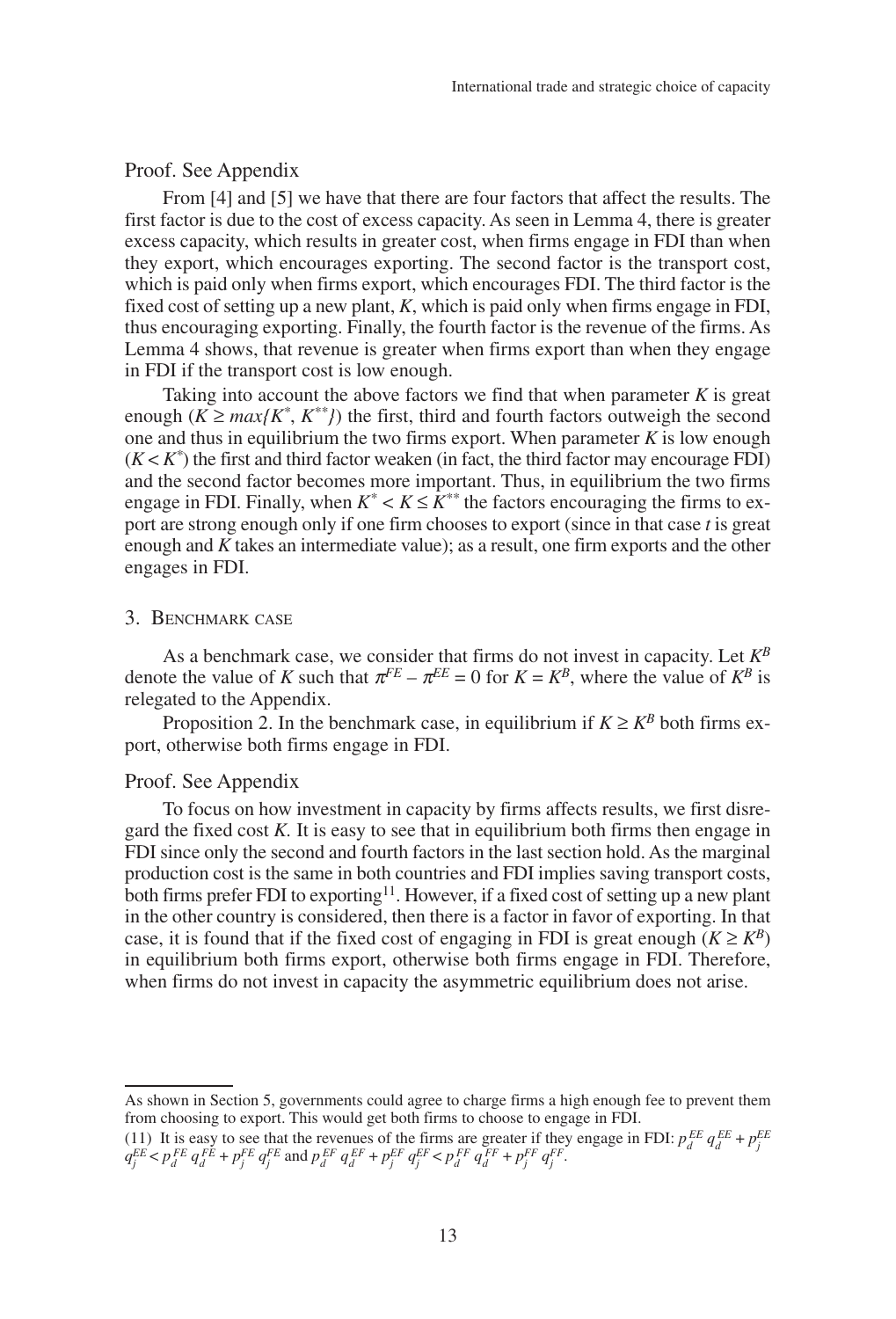### 4. COMPARISON OF RESULTS

Next we compare the equilibria obtained when firms invest in capacity with those found in the benchmark case.

Proposition 3. In equilibrium, the range of parameters under which firms choose to export rather than engaging in FDI is greater when firms invest in capacity than when they do not.

## Proof. See Appendix

The result shown in Proposition 3 is illustrated in Figure 1. As shown in Proposition 1, there are four factors that affect decisions concerning foreign expansion by firms. However, in the benchmark case the first effect is not present. It is easy to show that  $\bar{K} > K^B > \max\{K^*, K^{**}\}.$ 

When  $K < K^*$  the two firms engage in FDI regardless of whether they invest in capacity or not since the factors that favor FDI dominate in both cases. When  $K^* < K$  $\lt K^{**}$ , *t* is high and *K* takes an intermediate value. In that case both firms engage in FDI in the benchmark case and only one firm engages in FDI when they invest in capacity. The effects of the second and the fourth factors dominate that of the third in the benchmark case, whereas the effects of the second and the fourth dominate that of the first and the third only for one of the firms when they invest in capacity. When  $K^B > K > \max\{K^*, K^{**}\}\$  both firms engage in FDI in the benchmark case and export when they invest in capacity. In the former case the effects of the second and the fourth factors dominate while in the latter case those of the first and the third dominate. Finally, when  $K > K^B$ , *K* is so high that both firms export in both cases.



Source: Own elaboration.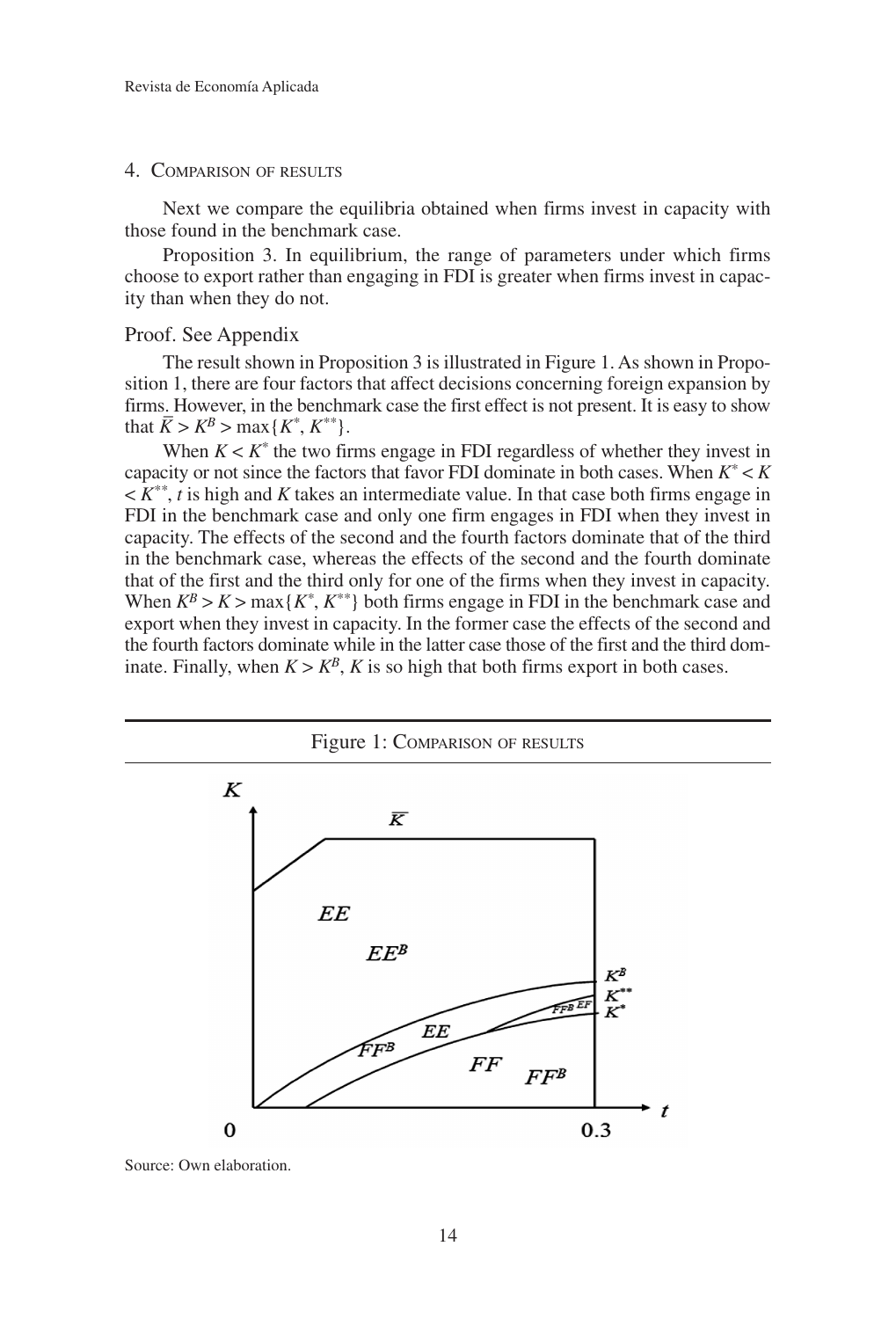#### 5. WELFARE ANALYSIS

In this section we analyze some policy implications of the paper. A welfare analysis is presented below, to find the mode of foreign expansion of firms preferred by the countries, taking into account their joint welfare. Let  $K_1$  denote the value of *K* such that  $W^{FF} - W^{EE} > 0$  if  $K > K_1$ , let  $K_2$  denote the value of *K* such that  $W^{EE} W^{EF} > 0$  if  $K > K_2$ , and let  $K_3$  denote the value of *K* such that  $K^{EF} - K^{FF} > 0$  if  $K > K_3$ . The values of  $K_1$ ,  $K_2$  and  $K_3$  are defined in the Appendix. By comparing the welfare obtained by the countries in the different cases, the following result (illustrated in Figure 2) is obtained.

Proposition 4. In equilibrium, the maximum joint welfare is obtained when both countries export if  $K > \max\{K_1, K_2\}$ , when both countries engage in FDI if  $K < \min$  ${K_1, K_3}$ , and when one country exports and the other engages in FDI for the remaining values of the parameters.

## Proof. See Appendix

It can be shown (see Appendix) that the greatest joint consumer surplus of the two countries is obtained when both firms engage in FDI and the lowest when both export:  $2CS^{FF} > CS^{FE} + CS^{EF} > 2CS^{EE}$ . Although there is a greater excess of capacity when firms engage in FDI (see Lemma 4), the transport cost implies that the output of the firms is lower when they export. Note that the fixed cost *K* does not affect the consumer surplus but does affect the profit of the firms. Thus, in the top part of Figure 2 ( $K > \max\{K_1, K_2\}$ ) joint welfare is greater when both firms export since the cost of engaging in FDI is high; note that as *t* increases this cost becomes relatively lower. In this area, although the greatest consumer surplus is obtained when both firms engage in FDI, the greater profits obtained by the firms when they export has a greater effect on joint welfare. Note that a greater consumer surplus implies more competition in the product market and thus less profits for the firms. It can be shown that when  $K = 0$  the firms obtain greater profits when they engage in FDI unless transport costs are low enough. When the cost *K* is low enough  $(K < min\{K_1,$  $K_3$ ), i.e. in the bottom part of Figure 2, joint welfare is greater when both firms engage in FDI due to the fact that in that case both consumer surplus and producer surplus are greater; note that as *t* increases this cost becomes relatively higher. Finally, there are two zones in which joint welfare is greater when one firm engages in FDI and the other exports: in one zone *K* and *t* are low, in the other *t* and *K* are high.

Next we analyze whether the mode of foreign expansion preferred by the firms (see Proposition 1) maximizes joint welfare (see Proposition 4). We also analyze whether countries can influence the decisions of the firms. We want to focus on these decisions in order to prevent policy measures from distorting the output of the firms. Thus we assume that the two countries agree to set up lump sum fees or taxes.

Figure 3 shows eight different zones that represent three main cases. First, we consider zones I, II and III. In these zones firms engage in FDI more than is socially desirable. In zone I only one firm exports (EF), but joint welfare is maximized if both firms export (EE). In zone II both firms engage in FDI (FF), but joint welfare is maximized if both export (EE). In zone III both firms engage in FDI (FF), but joint welfare is maximized if one firm exports (EF). In these three zones the two countries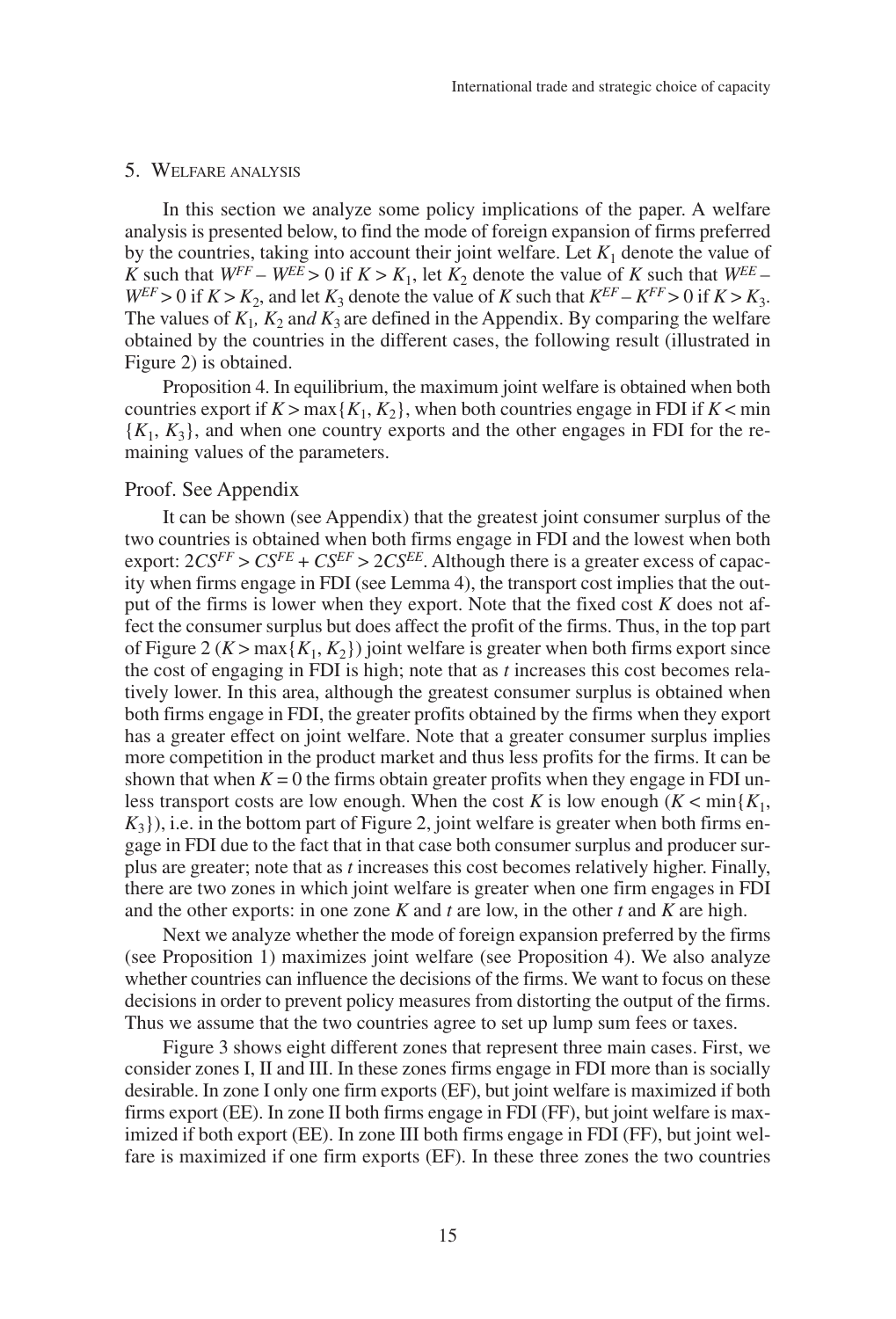

Figure 2: MODE OF FOREIGN EXPANSION THAT MAXIMIZES JOINT WELFARE

Source: Own elaboration.





Source: Own elaboration.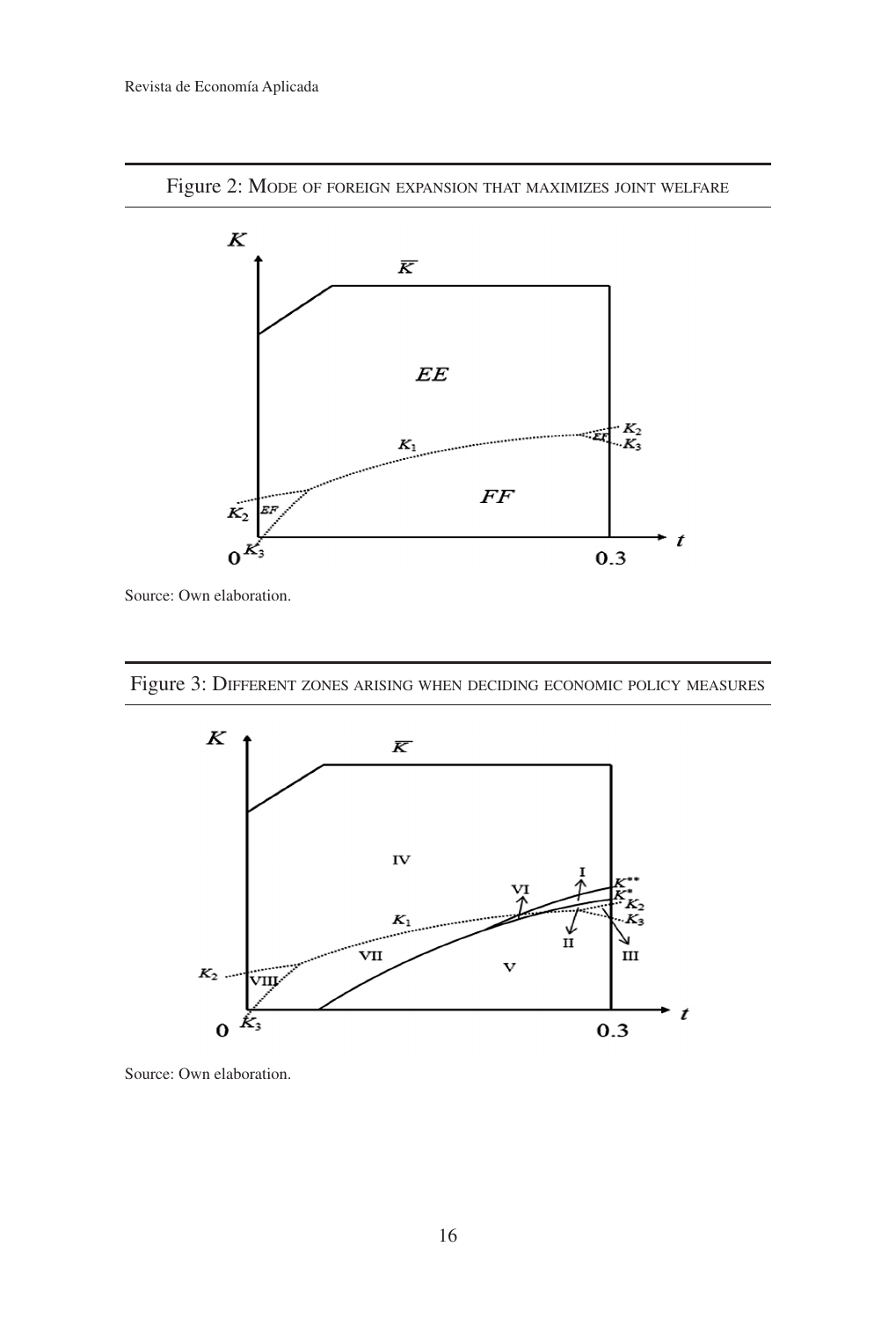could agree to set up a fixed tax high enough to increase the fixed cost of engaging in FDI (in one country in zones I and III, or in both countries in zone II). The two countries should agree also to make side payments so that welfare increases in both countries. As a result, firms would adopt the mode of foreign expansion that maximizes joint welfare in these three zones.

There is a second case where the two firms take the decisions that maximize the joint welfare of the countries (zones IV and V). In this case no economic policy measures are needed. Finally, there is a case where firms export more than is socially desirable. In zone VI only one firm exports (EF), but joint welfare is maximized if both firms engage in FDI (FF). In zone VII both firms export (EE), but joint welfare is maximized if both firms engage in FDI (FF). In zone VIII both firms export (EE), but joint welfare is maximized if only one firm exports (EF). In this case the two countries could agree to set up a high enough fixed fee for exporting firms. This fixed fee should be imposed in only one country in zones VI and VIII, or in both countries in zone VII. The two countries should also agree to make side payments so that welfare increases in both. As a result, firms would adopt the mode of foreign expansion that maximizes joint welfare.

Therefore, if the governments are able to reach an agreement to set economic policy measures in a coordinated fashion, they can get firms to adopt the mode of foreign expansion that maximizes joint welfare. Those measures could be implemented by penalizing FDI or exports with a high enough fixed fee or tax, depending on the values of *t* and *K*. Such penalties can be applied in one or in the two countries. It is also necessary to make side payments to so that welfare in both countries increases.

## 6. CONCLUSIONS

We examine the decisions by two firms on whether to export or engage in FDI to serve a foreign country when they invest in production capacity. We show that firms overinvest in capacity and have more excess capacity when they engage in FDI than when they export.

When firms invest in production capacity the decision on whether to export or engage in FDI is affected by four factors: The higher cost of excess capacity when firms engage in FDI, the trade cost incurred when firms export, the fixed cost of investment in the foreign country when engaging in FDI, and the higher revenue obtained by firms if the trade cost is low enough. We show that there are three equilibria depending on which effects dominate. Both firms engage in FDI if the fixed cost of engaging in FDI in the foreign country is low enough. If the fixed cost takes an intermediate value and the trade cost is high, one firm exports and the other engages in FDI. Finally, both firms export if the fixed cost is high enough.

On the other hand, as a benchmark, we assume that firms do not invest in capacity. In this case both firms engage in FDI if the fixed cost of engaging in FDI in the foreign market is low enough, otherwise they export.

By comparison between the case when firms invest in FDI and the benchmark, we obtain that the range of parameters under which firms export is greater when they invest in capacity than when they do not. Therefore, investing in production capacity encourages firms to export rather than to engage in FDI. This result helps to ex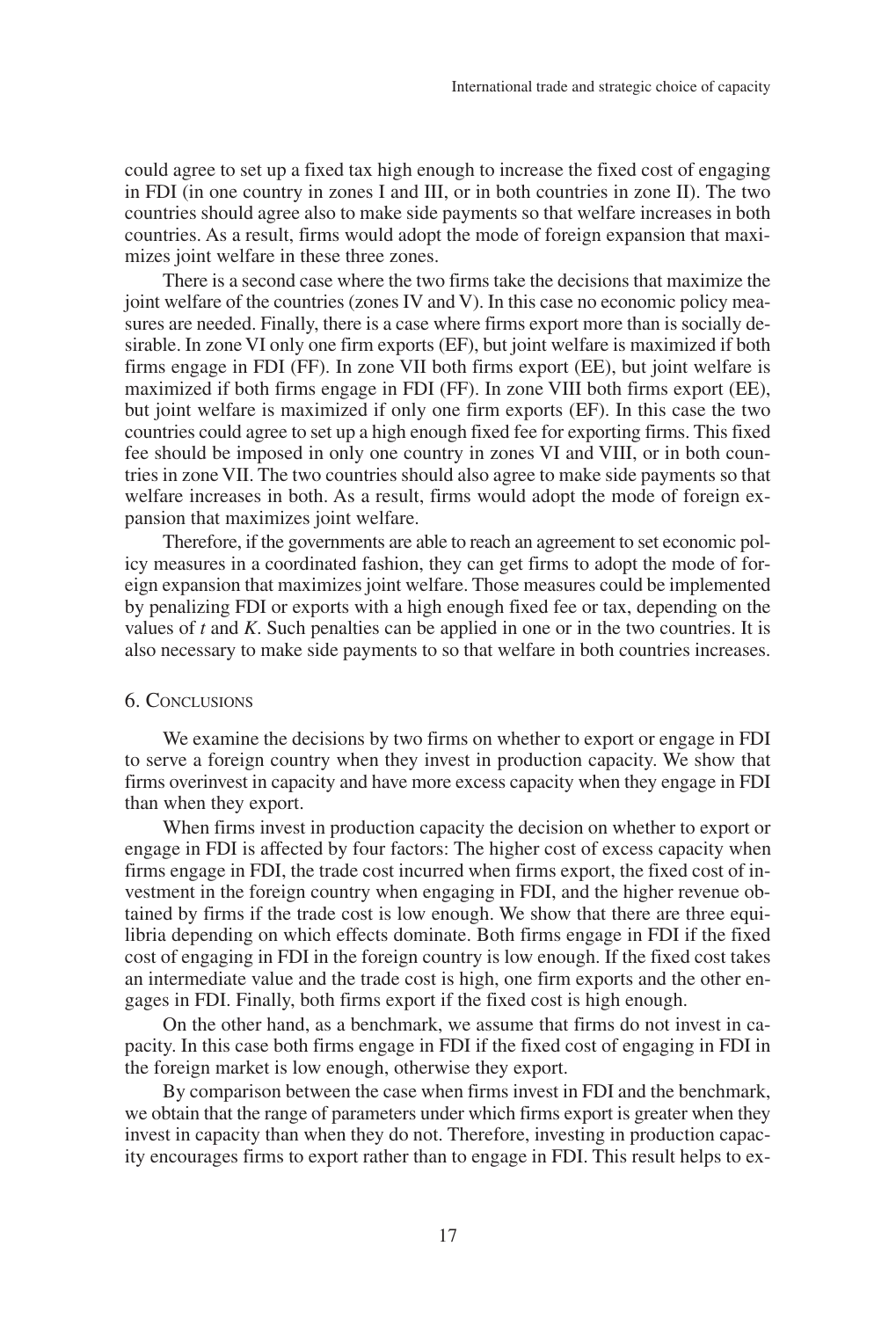plain foreign expansion behavior when firms invest in capacity. Moreover, this result is in contrast with that obtained in the literature on R&D investment, which highlights that R&D investment encourages FDI. Therefore, the decision by firms on whether to engage in FDI or export is affected by what firms invest in, e.g. R&D or production capacity.

In order to determine whether firms' modes of foreign expansion maximize joint welfare we conduct a welfare analysis. We find that, in general, when both countries export (engage in FDI) joint welfare is maximized if the cost of engaging in FDI is high (low) enough, and when one country exports and the other engages in FDI for the remaining value of parameters. We also obtain that there are cases where the modes of foreign expansion preferred by firms do not maximize joint welfare. However, governments can get firms to adopt the right mode of foreign expansion by penalizing the other mode with a high enough fixed fee or tax. Those penalties can be made in one country or in both, but must be coordinated between the countries. It is also necessary to make side payments so that welfare in both countries increases.

In this paper we consider how the decision on whether to export or engage in FDI is affected by the fact that firms invest in production capacity in a North-North trade framework. A natural extension is to study the decision in a North–South trade framework. We have left this task for a companion paper.

**APPENDIX** 

Proof of Lemma 4

(i) 
$$
(q_d^{EE} + q_f^{EE} - x^{EE}) - (q_d^{FE} - x_d^{FE}) - (q_f^{FE} - x_f^{FE}) = \frac{6(200 + 607t)}{133219} > 0
$$
,  $(q_d^{EF} + q_f^{EF} - x^{EF}) -$   
\n $2(q^{FF} - x^{FF}) = \frac{4(208 + 473t)}{56717} > 0$ ; *(ii)*  $x^{EF} - 2x^{FF} = \frac{16(71 - 2838t)}{56717} > 0$  for  $t < 0.0250$ ;  
\n $x^{EE} - (x_d^{FE} + x_f^{FE}) = \frac{84(34 - 1229t)}{133219} > 0$  for  $t < 0.0277$ ,  $p_d^{EE} q_d^{EE} + p_f^{EE} q_f^{EE} - p_d^{FE} q_d^{FE} - p_f^{FE} q_f^{FE} =$   
\n $\frac{7(-8997290188 + 79743224079t + 186160765772t^2)}{5128970266729} > 0$  if  $t < 0.0927$ ,  
\n $p_d^{EF} q_d^{EF} + p_f^{EF} q_f^{EF} - p_d^{FF} q_d^{FF} - p_f^{FF} q_f^{FF} = -\frac{3(-3290811788 + 30369338713t + 75700434116t^2)}{929660427721} > 0$  if

 $t<0.0887$ .

Proof of Proposition 1

*i)* 
$$
\pi^{EF} - \pi^{FF} = \frac{2(4967702209 - 214781060340t + 228309816144t^2)}{929660427721} + K > 0
$$
 if  
\n $K > K^* = -\frac{2(4967702209 - 214781060340t + 228309816144t^2)}{929660427721}$ .  
\n*ii)*  $\pi^{FE} - \pi^{EE} = -\frac{2(1855834937 - 68558256149t + 63505687340t^2)}{301704133337} - K > 0$  if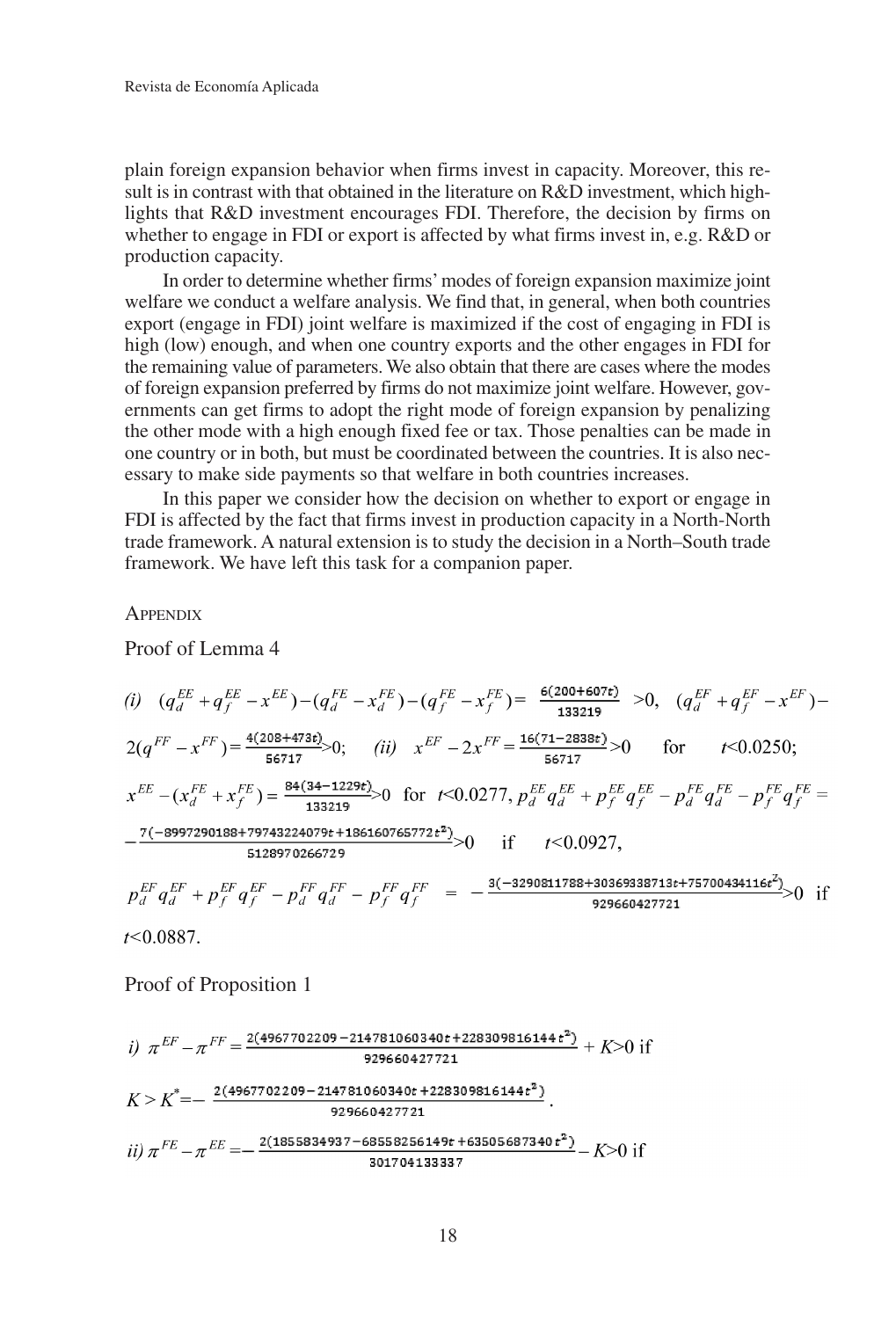$$
K < K^{**} = -\frac{2(1855834937 - 68558256149t + 63505687340t^2)}{301704133337}.
$$
\n
$$
iii) K^* - K^{**} = \frac{15317858681424 + 71979861993646t - 665628328653448t^2}{9483466023181921} > 0 \text{ if}
$$
\n
$$
t < \frac{17(49233831733 - 133219\sqrt{1211716874161})}{15479728573336} \approx 0.2151.
$$
\n
$$
iv) \pi^{EE} - \pi^{FF} = \frac{2(23473 - 2002467t + 5216029t^2)}{18861649} + K > 0 \text{ if } K > -\frac{2(23473 - 2002467t + 5216029t^2)}{18861649}.
$$

Benchmark case

When both firms export, by substituting  $x_1 = x_2 = 0$  in [6] and using [4], the following is obtained:  $q_E^{EE} = (1 + t)/3$ ,  $q_f^{EE} = (1 - 2t)/3$ ,  $\pi^{EE} = (2 - 2t + 5t^2)/9$ . When both firms engage in FDI, substituting  $x_{id} = x_{if} = 0$  in [8] and using [5], the following is obtained:  $q_f^{FF} = q_f^{FF} = 1/3$ ,  $\pi^{FF} = 2/9 - K$ . When one firm exports and the other engages in FDI, substituting  $x_i = x_{jd} = x_{jf} = 0$  in [10] and using [4] to [5], the following is obtained:  $q_d^{EF} = q_f^{FE} = 1/3$ ,  $q_f^{EF} = (1 - 2t)/3$ ,  $q_f^{FE} = (1 + t)/3$ ,  $\pi^{EF} = 2(1 - 2t + 2t^2)/9$ ,  $\pi^{FE} = (1 - 2t + 2t^2)/9$  $=(2 + 2t + t^2)/9 - K$ . Comparing the profits of the two firms the following is obtained:  $(i)$   $\pi^{FE} - \pi^{EE} = 4t(1-t)/9 - K > 0$  if  $K < K^B = 4t(1-t)/9$ ; *(ii)*  $\pi^{FF} - \pi^{EF} = 4t(1-t)/9$  $-K > 0$  if  $K < K^B$ . Finally, it is easy to see that  $K^B > \max\{K^*, K^{**}\}\$ 

Proof of Proposition 4

For all values of *t*: 
$$
2CS^{FF} - CS^{FE} + CS^{EF} = \frac{457371400+474897307920t-102540497777t^{2}}{1859320855442} > 0
$$
;  $CS^{FE} + CS^{EF} - 2CS^{EE} = \frac{63173955000+2307325448120t-666118134177t^{2}}{10257940533458} > 0$ .  
\n $2W^{EE} - 2W^{FF} = K_{1} + 2K > 0$  if  $K > K_{1}$ , where  $K_{1} = \frac{26908+17069968t-23129141t^{2}}{37723298}$ ;  $2W^{EE} - W^{EF} - W^{FE} = K_{2} + K > 0$  if  $K > K_{2}$ , where  $K_{2} = \frac{21073488116+440755760040t-5619623601509t^{2}}{10257940533458}$ ,  $2W^{FF} - W^{EF} - W^{EF} - W^{FE} = K_{3} - K > 0$  if  $K < K_{3}$ , where  $K_{3} = \frac{-1167207420+883803169784t-1261401876437t^{2}}{1859320855442}$ . It can be shown that  $K_{2} > K_{1} > K_{3}$  for  $t < 0.0746$  and for  $t > 0.2749$ ,  $K_{3} > K_{1} > K_{2}$  for  $0.0746 < t < 0.2749$ , and  $K_{1} = K_{2} = K_{3}$  for  $t = 0.0746$  and for  $t = 0.2749$ .

**REFERENCES** 

- Bárcena-Ruiz, J.C. and M.B. Garzón (2010): "Endogenous Timing in a Mixed Duopoly with Capacity Choice", *The Manchester School,* vol*.* 78, pp. 93-109.
- Bárcena-Ruiz, J.C. and M.B. Garzón (2014): "Relocation and Investment in R&D by Firms", *Portuguese Economics Journal,* vol*.* 13, pp. 25-38.

Bárcena-Ruiz, J.C. and M.B. Garzón (2007): "Capacity Choice in a Mixed Duopoly under Price Competition", *Economics Bulletin,* vol*.* 12, pp. 1-7.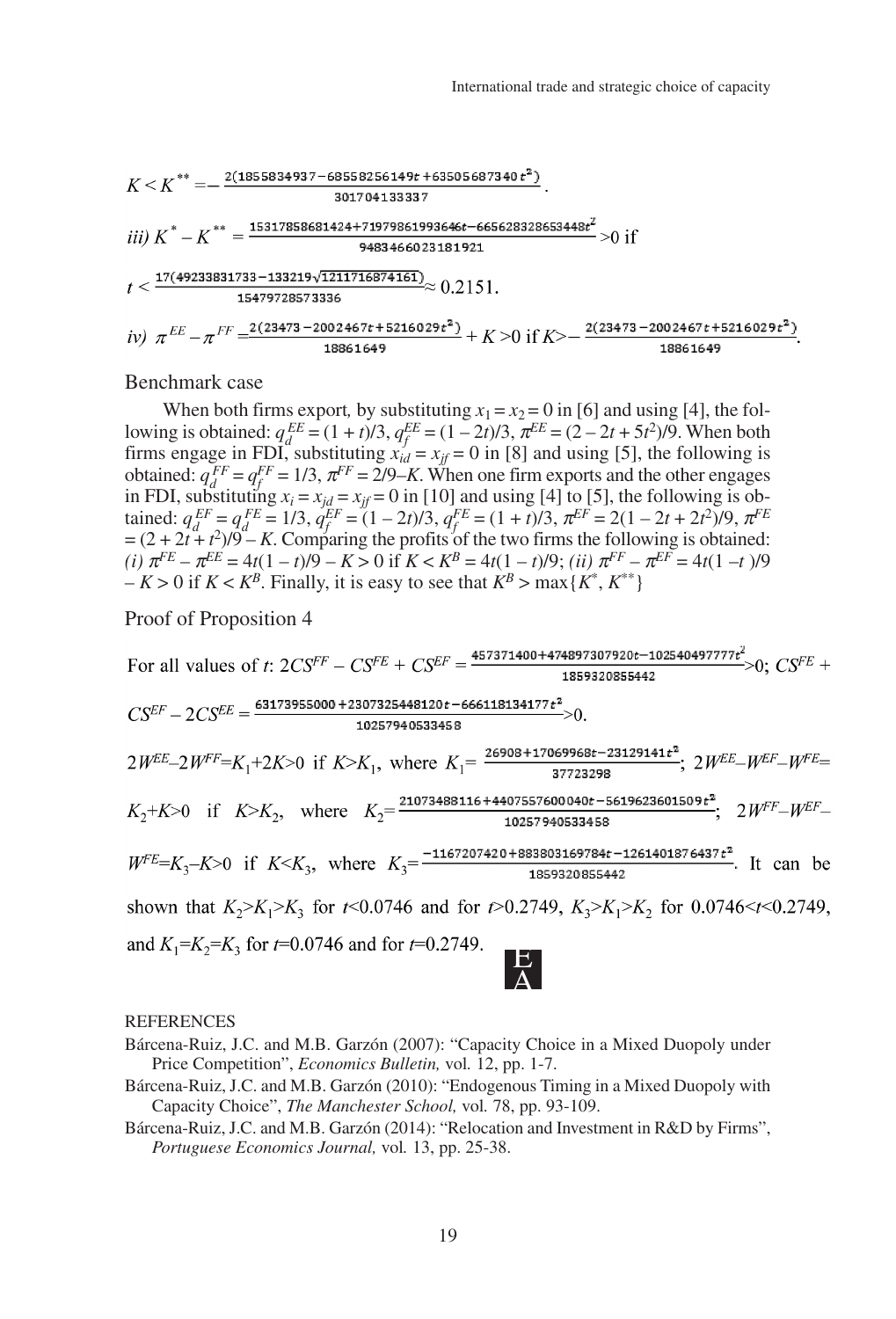- Goldberg, P.K. (1995): "Strategic Export Promotion in the Absence of Government Precommitment", *International Economic Review,* vol*.* 36, pp. 407-426.
- Head, K. and J. Ries (2003): "Heterogeneity and the FDI versus Export Decision of Japanese Manufacturers", *Journal of the Japanese and International Economies,* vol*.* 17, pp. 448-467.
- Helpman, E., M.J. Melitz and S.R. Yeaple (2004): "Exports versus FDI with Heterogeneous Firms", *American Economic Review,* vol*.* 94, pp. 310-316.
- Horiba, Y. and S. Tsutsui (2000): "International Duopoly, Tariff Policy and the Superiority of Free Trade", *Japanese Economic Review,* vol*.* 51, pp. 207-220.
- Janeba, E. (2002): "Attracting FDI in a Politically Risky World", *International Economic Review*, vol. 43, pp. 1127-1155.
- Leahy, D. and S. Pavelin (2008): "Playing Away to Win at Home", *Journal of Economics and Business,* vol*.* 60, pp. 455-468.
- Lu, Y. and S. Poddar (2005): "Mixed Oligopoly and the Choice of Capacity", *Research in Economics,* vol*.* 59, pp. 365-374.
- Lu, Y. and S. Poddar (2009): "Endogenous Timing in a Mixed Duopoly and Private Duopoly–'Capacity then Quantity' Game: the Linear Demand Case", *Australian Economic Papers,* vol*.* 48, pp. 138-150.
- Lucas, R.E. (1990): "Why Doesn't Capital Flow from Rich to Poor Countries?", *American Economic Review,* vol*.* 80, pp. 92-96.
- Maggi, G. (1996): "Strategic Trade Policies with Endogenous Mode of Competition", *The American Economic Review,* vol*.* 86, pp. 237-258.
- Markusen, J.R. (2002): *Multinational Firms and the Theory of International Trade*, Cambridge, MIT Press.
- Matsumura, T. (2004): "Strategic Complementarity in Direct Investments", *Review of Development Economics,* vol*.* 8, pp. 583-596.
- Mattoo, A., M. Olarreaga and K. Saggi (2004): "Mode of Foreign Entry, Technology Transfer, and FDI Policy", *Journal of Development Economics,* vol*.* 75, pp. 95-111.
- Mody, A. (2004): "Is FDI Integrating the World Economy?", *The World Economy,* vol*.* 27, pp. 1195-1222.
- Mukherjee, A. and K. Suetrong (2012): "Trade Cost Reduction and Foreign Direct Investment", *Economic Modelling,* vol*.* 29, pp. 1938-1945.
- Nishimori, A. and H. Ogawa (2004): "Do Firms always Choose Excess Capacity?", *Economics Bulletin,* vol*.* 12, pp. 1-7.
- Norbäck, P.J. (2001): "Multinational Firms, Technology and Location", *Journal of International Economy,* vol. 54, pp. 449-469.
- Petit, M-L. and F. Sanna-Randaccio (2000): "Endogenous R&D and Foreign Direct Investment in International Oligopolies", *International Journal of Industrial Organization,* vol*.* 18, pp. 339-367.
- Sanna-Randaccio, F. (2002): "The Impact of Foreign Direct Investment on Home and Host Countries with Endogenous R&D", *Review of International Economics,* vol*.* 10, pp. 278-298.
- Vives, X. (1986): "Commitment, Flexibility and Market Outcomes"*, International Journal of Industrial Organization,* vol*.* 4, pp. 217-229.

*Fecha de recepción del original: noviembre, 2014 Versión final: abril, 2015*